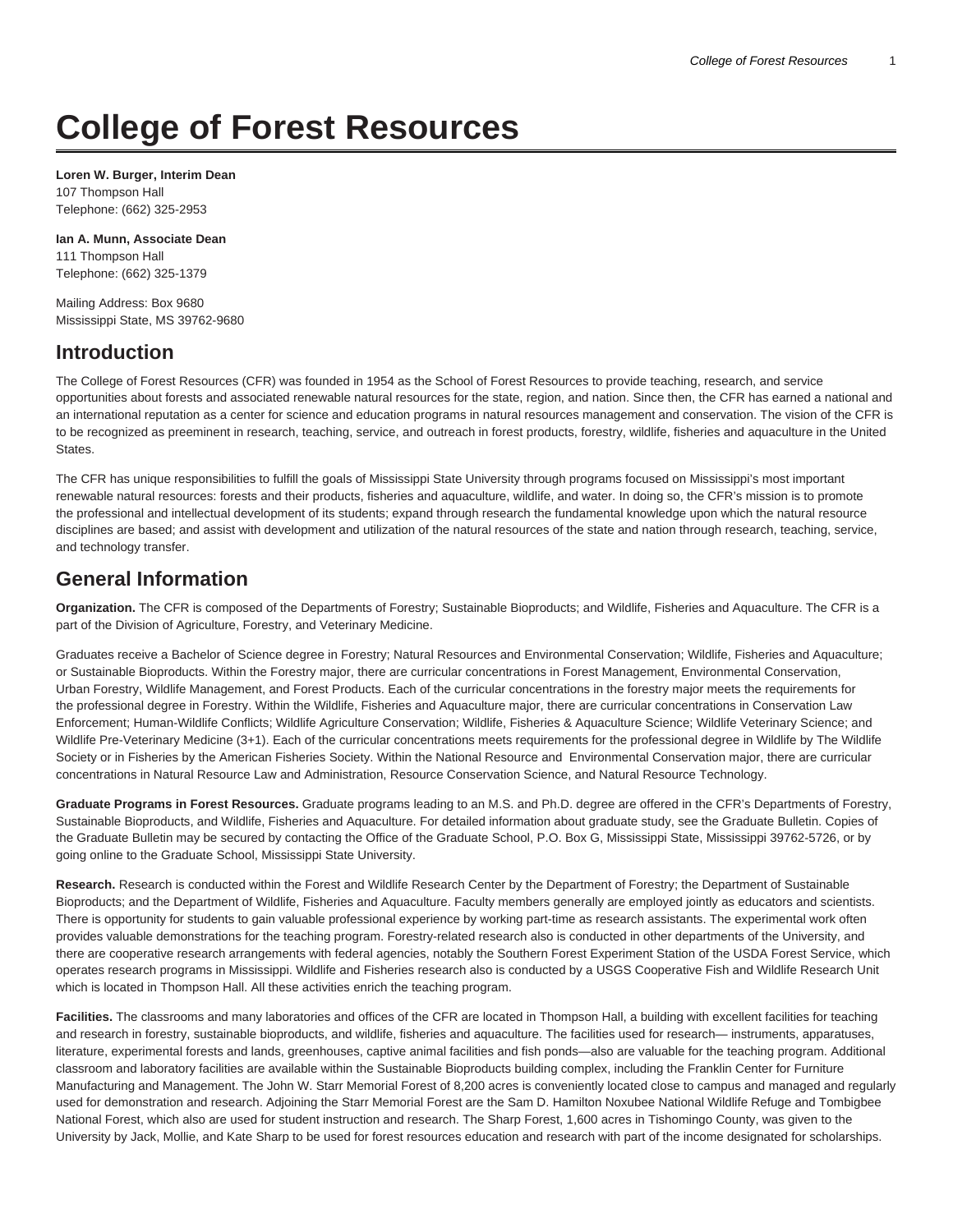## **Academic Unit Administrators**

Donald L. Grebner Forestry Department Head 105 Thompson Hall

Courtney M. Siegert Forestry Undergraduate Program Coordinator 347 Thompson Hall

Rubin Shmulsky Sustainable Bioproducts Department Head 203 Franklin Center

C. Elizabeth Stokes Sustainable Bioproducts Undergraduate Program Coordinator 5102 Sustainable Bioproducts Lab (Building 5) 201 Locksley Way

Andy Kouba Wildlife, Fisheries and Aquaculture Department Head A205 Thompson Hall

Leslie Burger Wildlife, Fisheries and Aquaculture Undergraduate Program Coordinator 229 Thompson Hall

Lanna Miller Student Services Coordinator CFR Student Services 129 Thompson Hall

Cory Bailey Admissions Coordinator 135 Thompson Hall

#### **Undergraduate Student Services**

CFR Student Services 129 Thompson Hall 662.325.9376

CFR Recruiting 135 Thompson Hall 662.325.7873

**Prospective Students.** The CFR encourages prospective students to visit the college and MSU to learn more about our programs. A visit to campus can include, but is not limited to, appointments with current students and faculty, tours of campus and facilities, attending lecture classes, talks with other academic units, and visits with financial aid and MSU housing. A prospective student should contact the CFR Recruiting Office two weeks ahead of a planned visit to ensure a productive visit. New students are encouraged to complete the online scholarship application when applying for admission to MSU.

**Entrance Requirements.** Transfer students with less than a 2.0 quality point average may not be admitted automatically to the College of Forest Resources' degree programs. Permission to enroll will be granted on an individual basis, depending on specific circumstances and requirements of the major for which the student seeks to enroll.

**Student Academic Responsibility.** The ultimate responsibility for meeting graduation requirements and decisions on course selection resides with the student. Specifically, responsibilities of the student are to: